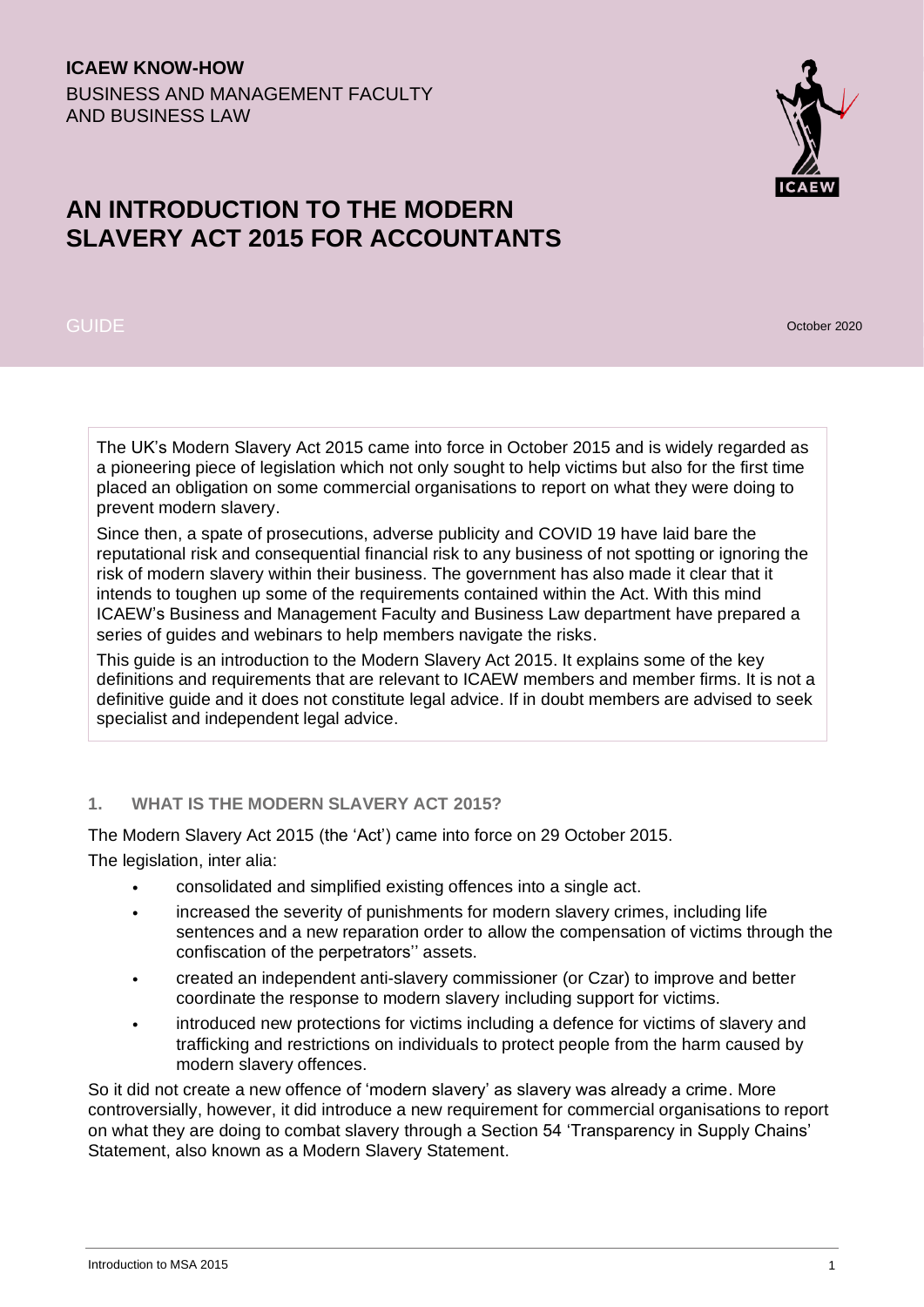#### **2. WHAT IS MODERN SLAVERY?**

It is easy to assume that everyone knows what slavery is, but the Act gives a precise if wideranging definition.

Under the Act modern slavery is defined as existing:

- where 'a person' holds 'another person in slavery or servitude or forcing another person to undertake compulsory labour; and
- where the person knows or ought to know that the other person is being held in slavery or servitude or the person knows or ought to know that the other person is being forced to perform compulsory labour.

This is a very wide definition, but the key is whether there exists an element of coercion. Coercion is not just physical force or the restriction of movement but can involve the retention of identity documents by the employer, payments made to the employer which must be repaid before the employee can leave, retention of wages to pay back such payments and threats to the employee's family. All of these make it very difficult for the employee/worker/victim to leave the employment.

The second part of the definition also means you cannot turn a blind eye to what is going on. In this respect it is very similar to the UK's Bribery Act, although the penalties for breaches are very different.

### **3. WHAT IS HUMAN TRAFFICKING?**

The Act defines human trafficking as:

- the acquisition of people by improper means such as force, fraud or deception, with the aim of exploiting them.
- It can be across international borders or within one country. It can include being moved within and between cities, towns and rural locations by force, coercion or deception. A victim can be exploited during the journey and/or at the final destination

Trafficking and slavery frequently go together as many victims are trafficked from their home specifically to work as slaves elsewhere (usually abroad but not always), but they are not mutually exclusive. Often the victim believes or is tricked into believing that they are being taken away to work legitimately and so will willingly allow this to happen. A typical example of this is where a young woman is offered (apparently) a cleaning job in an hotel some way from her home and then discovers once she has left her home that the job is to work as a prostitute in an hotel.

#### **4. WHAT ISN'T MODERN SLAVERY?**

The following are not indications of modern slavery:

- Low pay, poor or unsafe working conditions and child labour are not indicators of slavery unless they are accompanied by coercion
- Similarly lack of union representation, living in dormitories, limited free time, lack of sick pay are also not in themselves indicators of slavery
- All the above may be criminal offences (but this will vary across jurisdictions) and as such should be reported to the authorities.

The key to modern slavery is 'coercion'. If the person or employee can leave the job or workplace easily and without threat to themselves or their family, then irrespective of whether they receive poor wages or work in an unsafe environment, or for long hours it would not constitute slavery, servitude or forced and compulsory labour.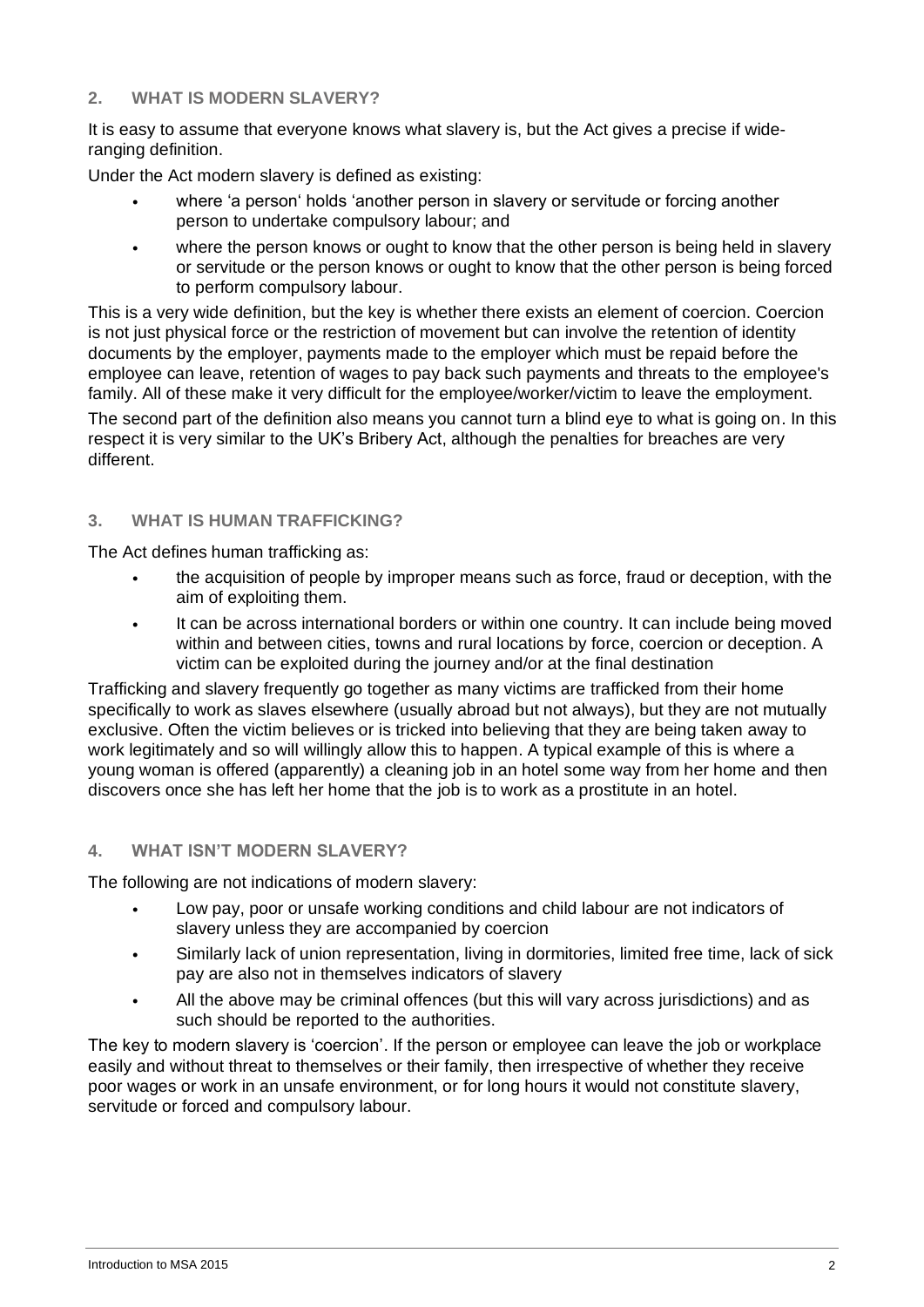#### **5. WHAT ISN'T HUMAN TRAFFICKING?**

Human trafficking should not be confused with human smuggling. The former is a crime against the person whereas the latter is a crime against the state as follows:

- Smuggling migrants is the illegal entry (usually clandestinely) of a person into a State, of which that person is not a national or resident, for financial or other material benefit.
- Smuggling is a mutually agreed service, usually involving transportation and/or fraudulent documents to enter a foreign country illegally. The person being smuggled is consenting to the movement. Once this exchange is complete the person is free to live and work where they chose, not where the smuggler dictates.
- Examples include:
	- knowingly bringing people who are illegal aliens into a country.
	- transporting and/or harbouring people once they are in a country illegally.
	- providing false identity documents or other papers required for entry to enable a person to enter a country.
	- providing means to travel clandestinely from one country to another (eg, hidden in the back of lorries or crossing a border under cover of darkness or by nonscheduled transport services (such as a dinghy to cross the English Channel).

## **6. DOES THE ACT ONLY APPLY IN THE UK?**

No. The Act's extra territorial reach is one of its key features. This means the Act applies to:

- any UK nationals who commit trafficking offences anywhere in the world;
- any UK business irrespective of where their business is carried out; and
- any business that satisfies the turnover threshold that carries on all or any part of its business in the UK regardless of where that business is actually incorporated.

## **7. WHAT DOES THE ACT SAY ABOUT REPORTING MODERN SLAVERY?**

As modern slavery and human trafficking are criminal offenses then suspected or known occurrences should be reported to the police or to one of the many charities that support victims. Victims should not be approached as this may put them in more danger.

If modern slavery or human trafficking is suspected because of financial irregularities, such as fraud or money laundering then this must be reported to the National Crime Agency in the usual way.

ICAEW members can contact ICAEW's confidential helpline for further advice on how to report such matters.

- [How to report suspected or known occurences of modern slavery](https://www.icaew.com/legal-and-regulatory/modern-slavery/reporting-modern-slavery-and-human-trafficking)
- [ICAEW helplines](https://www.icaew.com/contact-us/helplines-and-support)

## **8. WHY DOES THE MODERN SLAVERY ACT MATTER TO ACCOUNTANTS?**

Apart from the moral imperative, the Act is the first piece of legislation to spell out that although modern slavery is a crime it is not just the responsibility of the law enforcement agencies to stop such criminal activity. The Act makes it clear that businesses and other commercial organisations have a part to play in the eradication of modern slavery. It does this by placing a burden on organisations to review their supply chains for both evidence of and the risk of modern slavery and human trafficking within them and then taking action to mitigate, minimize or eliminate the illegal activity.

It is, however, more than an acknowledgement of the role businesses can play in not tolerating or eliminating slavery. The Act includes a legal obligation on some larger commercial organisations to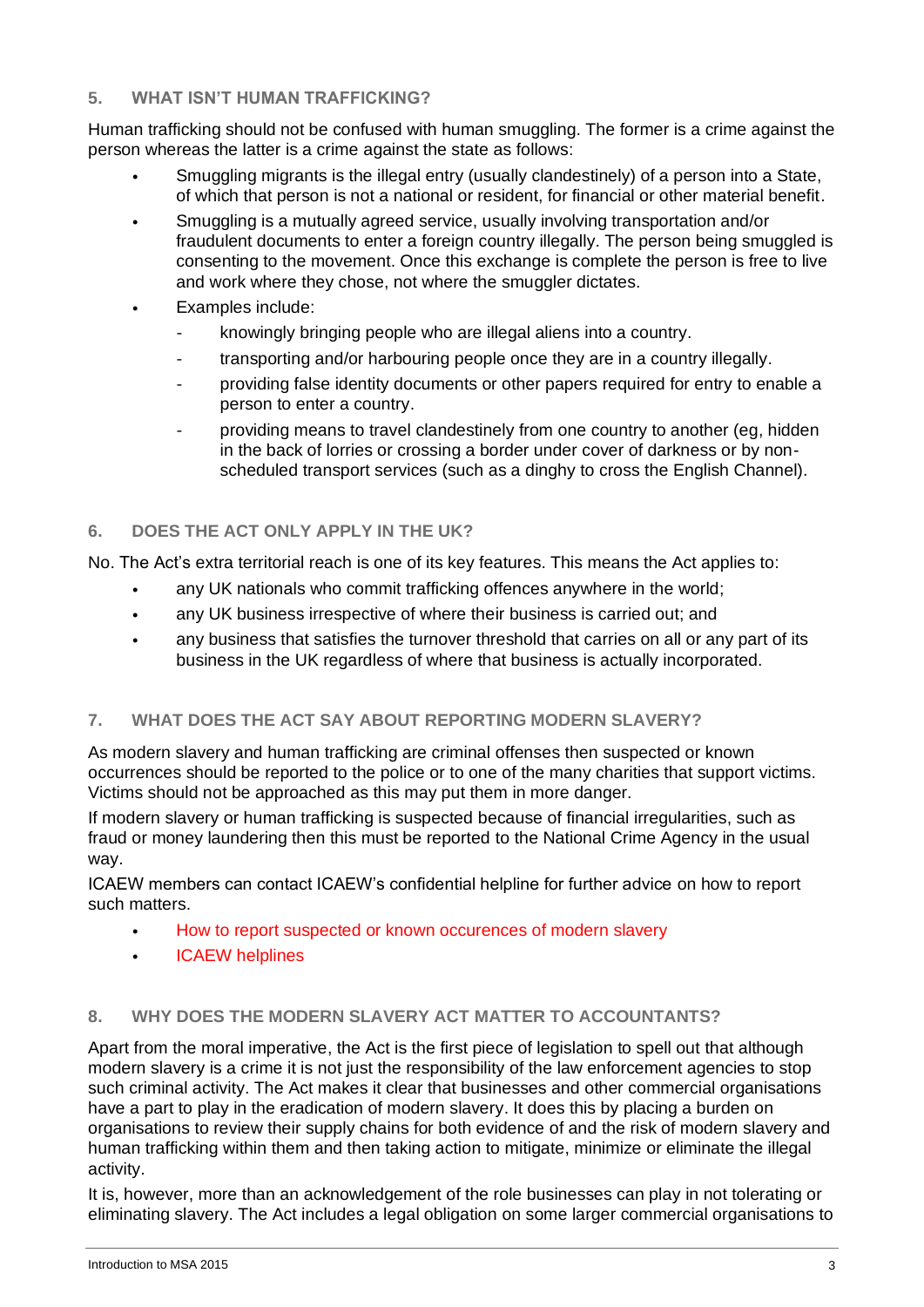not only review what they are doing in this space but also to place in the public domain precisely what they are doing by publishing a section 54 Transparency in Supply Chains Statement (see below).

This is in recognition of the fact that such large businesses are in a position to do something about it. For example, if one of the biggest supermarkets in the UK decides not to source its fruit or vegetables from a particular provider or even country because of the risk of modern slavery then this could provide a very strong incentive for the provider or country to change its practices. By reporting this publicly the hope is that it will encourage consumers and investors to reconsider their purchasing activities. But it is also based on the recognition that if a large company fails to act to prevent modern slavery within its supply chains then there is likely to be a large body of consumers, employees and investors who may withdraw their support for the company as a result.

### **9. WHAT IS A SECTION 54 TRANSPARENCY IN SUPPLY CHAIN STATEMENT?**

Under section 54 of the Act all in-scope commercial organisations must prepare and publish annually a Transparency in Supply Chain Statement, often called a Modern Slavery Statement.

This statement should set out what steps an organisation has taken in the last financial year to ensure modern slavery and human trafficking is not taking place in their business or supply chains. If no steps have been taken then the statement must say this.

Section 54 applies to any commercial organisation that supplies goods and services, with an annual turnover that exceeds £36 million and that carries on its business (that is trade or profession) or part of its business in the UK. Thus, body corporates, partnerships and group companies, including those with a non-UK based parent fall within the remit of the Act. An organisation can choose whether to produce a statement for each entity that meets the criteria or one for the organisation in its entirety. If the latter is chosen the statement must reflect the steps taken in all parts of the organisation.

The Secretary of State does have the option to compel an organisation to publish a statement. If that does not work then an organisation can be charged with contempt of court and face unlimited fines as well as reputational damage.

## **10. FUTURE DEVELOPMENTS?**

The Act has been subject to much scrutiny since its enactment, including in 2019 a review into section 54 statements. In September 2020 the government published its [Response](https://www.gov.uk/government/consultations/transparency-in-supply-chains) to this consultation and confirmed that it was, inter alia, planning to mandate what should be included in any statement and introduce a single reporting period for all organisations. No dates for implementation have been set and most will require legislative action. The government's response did, however, reiterate that it was committed to retaining the obligation on organisations to take responsibility for identifying and mitigating the risk of modern slavery and human trafficking in their supply chains.